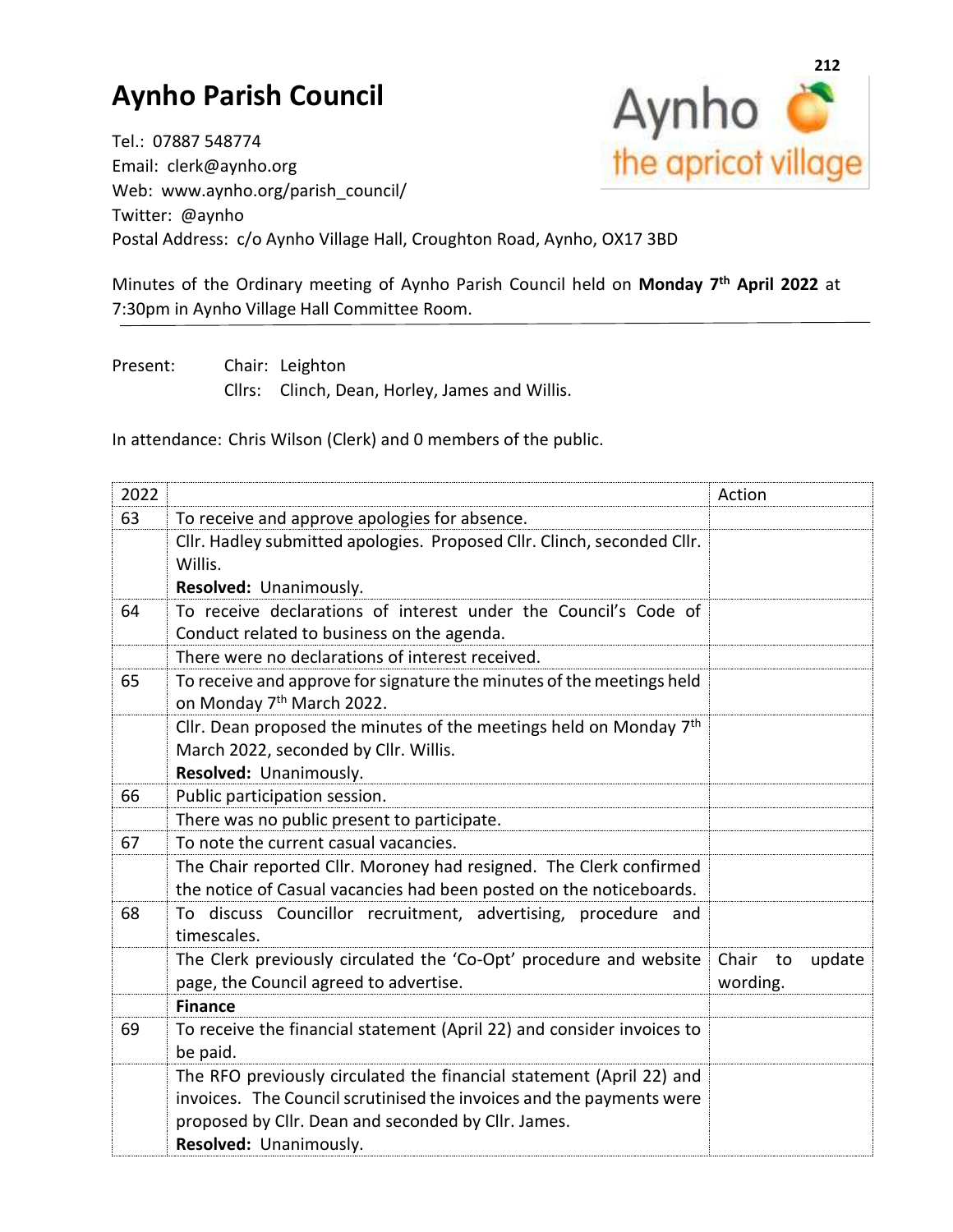|    |                                                                                                                                                                                                               | 213                                                                                                                                      |
|----|---------------------------------------------------------------------------------------------------------------------------------------------------------------------------------------------------------------|------------------------------------------------------------------------------------------------------------------------------------------|
| 70 | To approve payment of Clerk and RFO by twelve equal monthly<br>payments (on last day of month) based on contracted hours. (Clerk 30<br>hours per month, RFO 5.5 hours per month).                             |                                                                                                                                          |
|    | Cllr. Horley proposed and Cllr. Dean seconded that the payment of<br>Clerk and RFO be by twelve equal monthly payments.<br>Resolved: Unanimously.                                                             |                                                                                                                                          |
| 71 | To review 2021/22 year end finances.                                                                                                                                                                          |                                                                                                                                          |
|    | The RFO was absent from the meeting and therefore it was agreed to<br>delay the receipt of the 21-22 end of year finances from the RFO.                                                                       | produce<br><b>RFO</b><br>to<br>actual end of year<br>figures<br>$21 - 22$<br>against budget.                                             |
| 72 | To receive and approve Section 2 (Accounting Statements 21-22) of<br>the Annual Governance and Accountability Return.                                                                                         |                                                                                                                                          |
|    | The RFO previously circulated the figures for Section 2, the Council<br>discussed and agreed, without the RFO present, to delay.                                                                              | <b>RFO</b><br>present<br>in<br>May.                                                                                                      |
| 73 | To receive and approve a bank reconciliation in support of Section 2.                                                                                                                                         |                                                                                                                                          |
|    | The Council agreed to delay the receipt of the bank reconciliation from<br>the RFO.                                                                                                                           | <b>RFO</b><br>present<br>in<br>May.                                                                                                      |
| 74 | To receive and approve an explanation of any significant variances<br>year on year in Section 2.                                                                                                              |                                                                                                                                          |
|    | The Council agreed to delay the receipt of the explanation of variances<br>in Section 2 from the RFO.                                                                                                         | <b>RFO</b><br>present<br>in<br>May.                                                                                                      |
| 75 | To receive an update on listing the sportsfield on the asset register.                                                                                                                                        |                                                                                                                                          |
|    | The Clerk confirmed they had found figures in the old minutes and had<br>the deeds. The Council agreed to look at the deeds before changing<br>the asset register.                                            | Clerk to forward<br>copy.                                                                                                                |
| 76 | <b>Planning</b>                                                                                                                                                                                               |                                                                                                                                          |
|    | WNS/2022/0655/FUL: Aynhoe Park House, Aynho Park, Aynho,<br><b>OX17 3BQ</b><br>Erection of an electrical substation building and associated works.                                                            |                                                                                                                                          |
|    | The Council discussed and agreed the following response.<br>'No Comment.'                                                                                                                                     | Clerk to reply.                                                                                                                          |
|    | <b>Maintenance</b>                                                                                                                                                                                            |                                                                                                                                          |
| 77 | To discuss grass cutting and contractor for 2022-2024.                                                                                                                                                        |                                                                                                                                          |
|    | Cllr. Willis confirmed the first cut from Flint Tree Surgeons was due on<br>8 <sup>th</sup> April.                                                                                                            |                                                                                                                                          |
| 78 | To discuss the draft annual village maintenance schedule and<br>workflow.                                                                                                                                     |                                                                                                                                          |
|    | The Chair & Cllr. Willis confirmed further work required. The Council<br>discussed the increase in Dog fouling and requested 'poobags'. The<br>cost and frequency of the removal of waste was also discussed. | Willis<br>Cllr.<br>to<br>purchase<br>'poobags'. Clerk to<br>contract<br>Marcus<br>Landscapes to see<br>it could<br>if<br>be<br>adjusted. |
|    |                                                                                                                                                                                                               |                                                                                                                                          |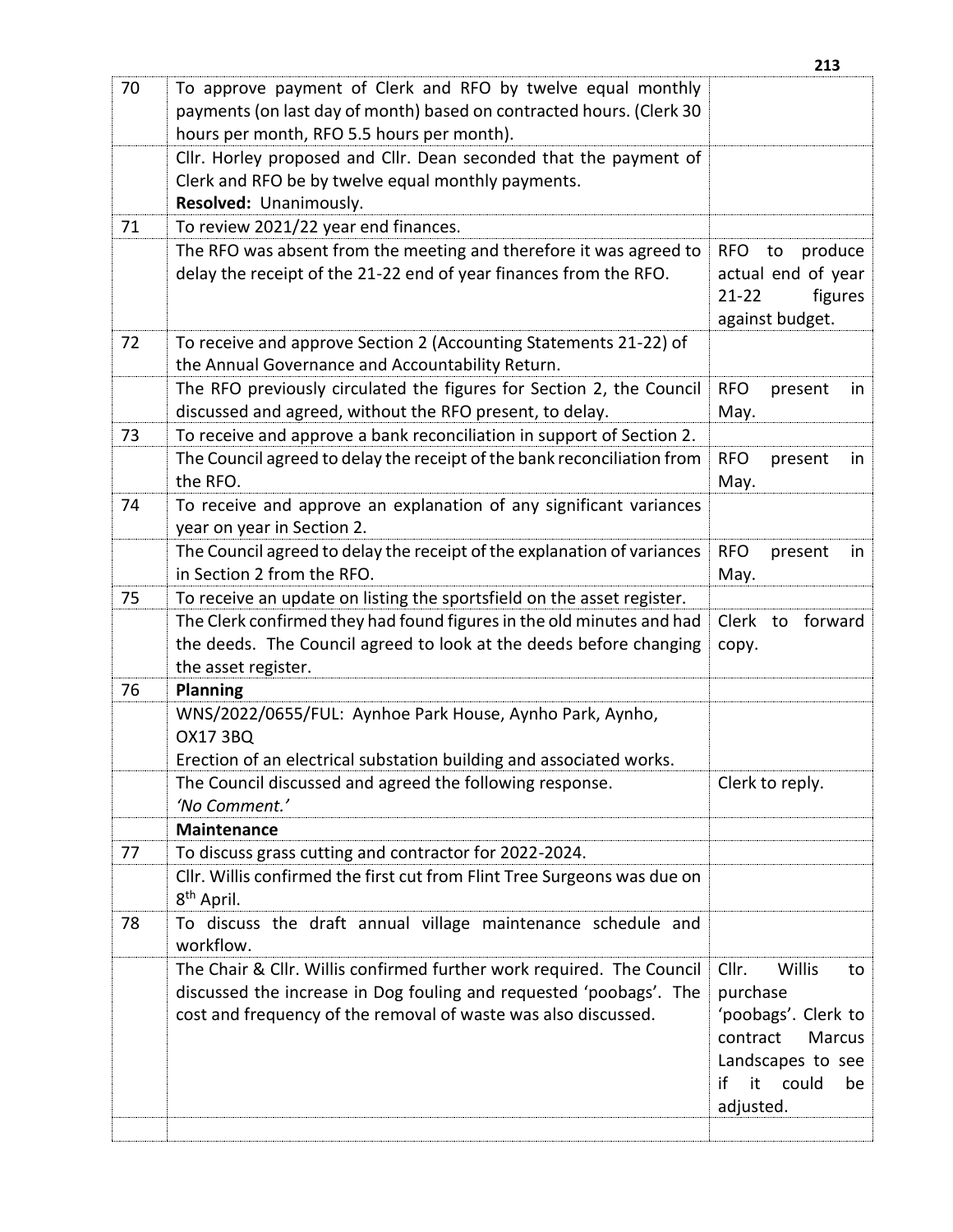|    |                                                                                                                                         | 214                        |
|----|-----------------------------------------------------------------------------------------------------------------------------------------|----------------------------|
| 79 | To receive a report on the spring 'Keep Aynho Beautiful'.                                                                               |                            |
|    | Cllr. Willis confirmed a good attendance and that all accessible                                                                        | Clerk<br>to<br>contact     |
|    | road/street signs were cleaned and 14 bags of rubbish from around                                                                       | WNC for removal.           |
|    | the village. The Council noted some street name plates had faded and                                                                    | Clerk<br>to<br>contact     |
|    | need replacing. The Council agreed a schedule of signs was required                                                                     | <b>WNC</b><br>legal<br>re: |
|    | to estimate total number.                                                                                                               | position on name           |
|    |                                                                                                                                         | plates.                    |
|    |                                                                                                                                         | Cllr.<br>Clinch<br>to      |
|    |                                                                                                                                         | organise<br>name           |
|    |                                                                                                                                         | plate survey.              |
|    | <b>Health, Wellbeing and Community Matters</b>                                                                                          |                            |
| 80 | To receive an update (if any).                                                                                                          |                            |
|    | There was nothing to report.                                                                                                            |                            |
|    | Recreational Matters - sportsfield, playground and Aynho Active                                                                         |                            |
| 81 | To discuss and agree a vision statement for Aynho Active.                                                                               |                            |
|    | The Chair confirmed this was now started and would be available in                                                                      | Update in May.             |
|    | May.                                                                                                                                    |                            |
| 82 | To note the number/s for the Park Club Draw.                                                                                            |                            |
|    | The Clerk reported the current organiser (Rachel Moroney) was                                                                           | Cllr.<br>Dean<br>to        |
|    | looking to be replaced. Cllr. Dean volunteered to be responsible as an                                                                  | contact<br>Rachel          |
|    | independent entity to run the Park Club Draw.                                                                                           | Moroney.                   |
| 83 | <b>Risk &amp; Risk Assessment</b>                                                                                                       |                            |
|    | Cllr. Hadley had submitted a report noting that some electrical work                                                                    | Cllr. Hadley to list       |
|    | and inspection of extinguishers was required at the pavilion.                                                                           | maintenance tasks.         |
|    | <b>Parking, Highways and Transport</b>                                                                                                  |                            |
| 84 | To receive an update on Highways plans for Wembley Corner.                                                                              |                            |
|    | Cllr. Dean reported the work was now complete and the white lines<br>along the kerbs throughout the village had been renewed. They also | For<br>in<br>approval      |
|    | reported the 'speed van' had been located in the village. Cllr. Dean                                                                    | May.                       |
|    | proposed 4 new signs at the entrance to the village at £59each.                                                                         |                            |
| 85 | To receive an update on PCC grant for fixed MVAS speed sign/s.                                                                          |                            |
|    | Cllr. Dean presented graphs from the traffic data show peak                                                                             | Await PCC grant            |
|    | times/speeds.                                                                                                                           | award.                     |
| 86 | <b>Aynho Eco</b>                                                                                                                        |                            |
|    | Cllr. Horley reported seeds and plants sown on Charlton Road.                                                                           |                            |
| 87 | <b>Grants and Fundraising</b>                                                                                                           |                            |
|    | The Chair reported Cllr. Hadley was now responsible for Aynho Active.                                                                   |                            |
| 88 | <b>Farming and footpaths</b>                                                                                                            |                            |
|    | The Council reported the blockage on Portway path had now been                                                                          |                            |
|    | cleared.                                                                                                                                |                            |
|    |                                                                                                                                         |                            |
|    |                                                                                                                                         |                            |
|    |                                                                                                                                         |                            |
|    |                                                                                                                                         |                            |
|    |                                                                                                                                         |                            |
|    |                                                                                                                                         |                            |